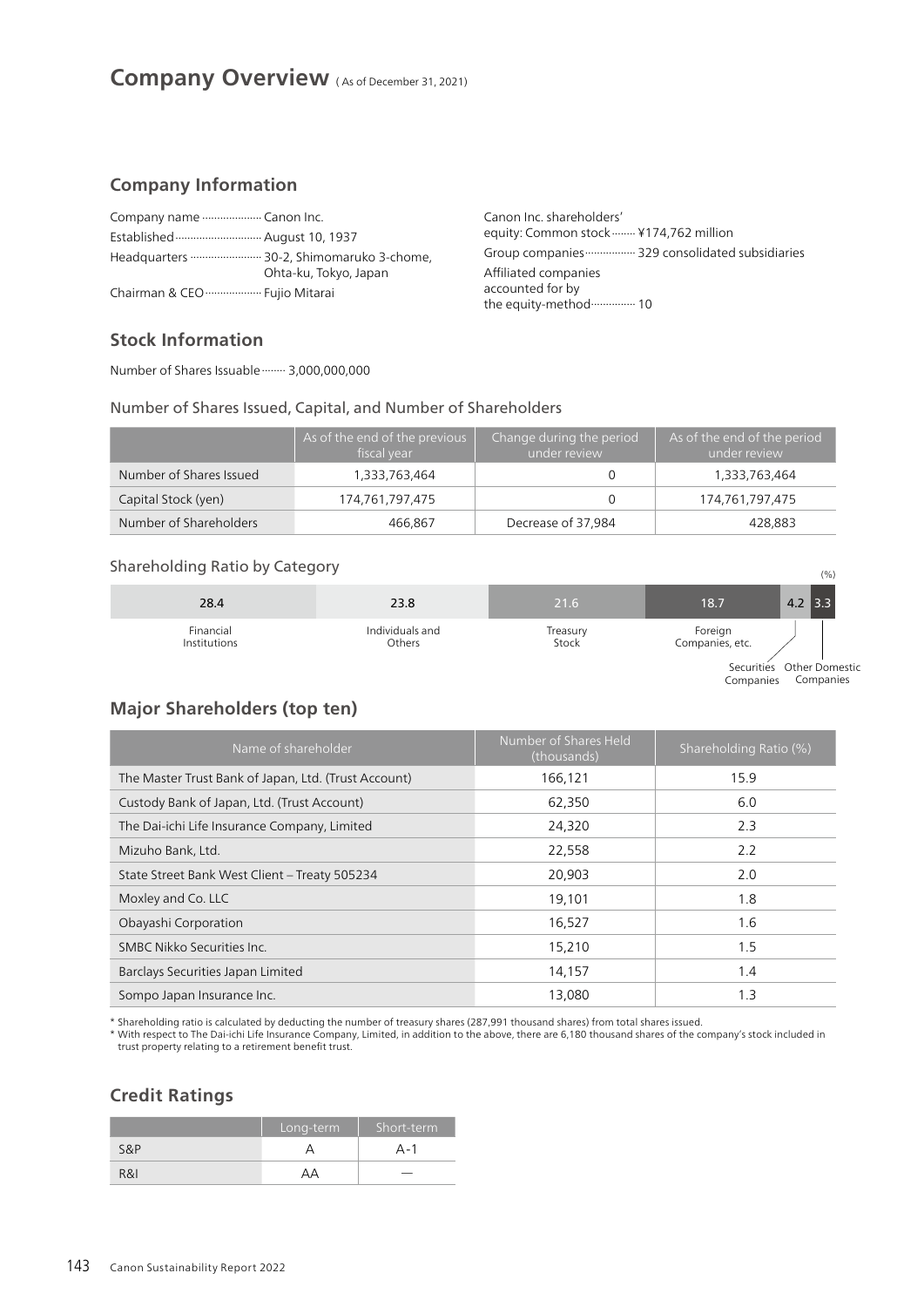### **Main Group Companies**

#### Japan (Consolidated subsidiaries 56)

Canon Precision Inc. Canon Tokki Corporation Fukushima Canon Inc. Canon Medical Systems Corporation Canon Electron Tubes & Devices Co., Ltd. Canon Components, Inc. Canon Semiconductor Equipment Inc. Canon Chemicals Inc. Canon Electronics Inc. Canon Finetech Nisca Inc. Canon ANELVA Corporation Nagahama Canon Inc. Canon Machinery Inc. Oita Canon Materials Inc. Oita Canon Inc. Nagasaki Canon Inc. Miyazaki Canon Inc. Canon Marketing Japan Inc. Canon System and Support Inc. Canon IT Solutions Inc. Canon Medical Finance Co., Ltd.

#### Europe (Consolidated subsidiaries 148)

Canon Bretagne S.A.S. Canon Production Printing Netherlands B.V. Canon Production Printing Germany GmbH & Co. KG Axis Communications AB Canon Research Centre France S.A.S. Axis AB Canon Europa N.V. Canon Europe Ltd. Canon Ru LLC Canon (UK) Ltd. Canon Deutschland GmbH Canon (Schweiz) AG Canon Nederland N.V. Canon France S.A.S. Canon Middle East FZ-LLC Canon Italia S.p.A. Canon Medical Systems Europe B.V. Milestone Systems A/S

### Americas

(Consolidated subsidiaries 52)

Canon Virginia, Inc. Canon U.S.A., Inc. Canon Canada Inc. Canon Solutions America, Inc. Canon Financial Services, Inc. Canon Medical Systems USA, Inc.

#### Asia and Oceania (Consolidated subsidiaries 73)

Canon Dalian Business Machines, Inc. Canon (Suzhou) Inc. Canon Zhongshan Business Machines Co., Ltd. Canon Inc., Taiwan Canon Vietnam Co., Ltd. Canon Hi-Tech (Thailand) Ltd. Canon Prachinburi (Thailand) Ltd. Canon Business Machines (Philippines), Inc. Canon Opto (Malaysia) Sdn. Bhd. Canon Medical Systems Manufacturing Asia Sdn. Bhd. Canon Semiconductor Equipment Taiwan, Inc. Canon Machinery (Malaysia) Sdn. Bhd. Canon (China) Co., Ltd. Canon Hongkong Co., Ltd. Canon Singapore Pte. Ltd. Canon India Pvt. Ltd. Canon Australia Pty. Ltd.

**Activity Report** 

Message from the CEO

Policies and Strategies

### Reference: Canon Group Directory https://global.canon/en/corporate/group/index.html



Canon Medical Systems Corporation



Canon Production Printing Netherlands B.V.



Axis Communications AB Canon Tokki Corporation



Canon U.S.A., Inc.





Canon Europe Ltd.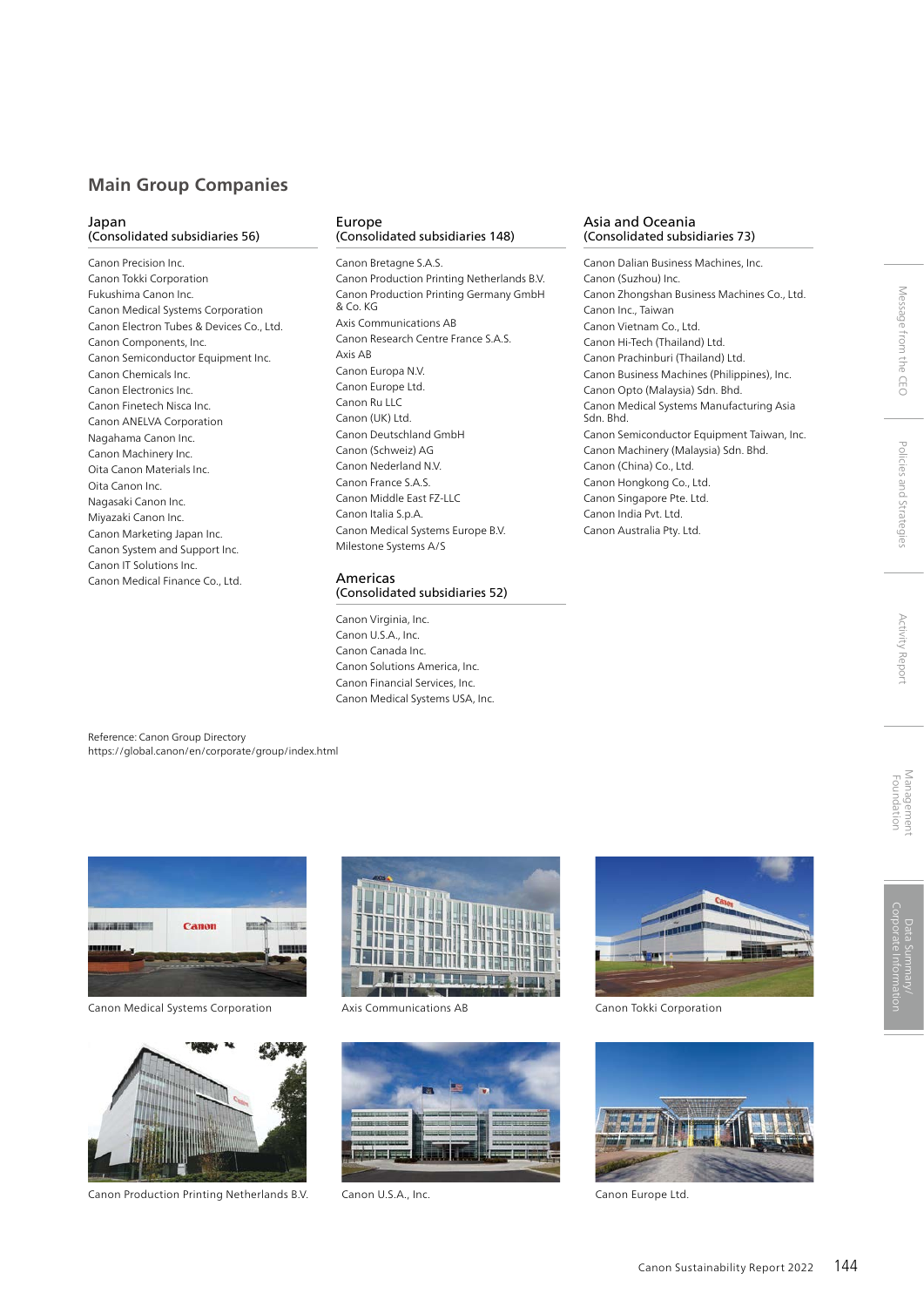# **Major Awards, Citations, and Association Memberships**

# Major Awards and Citations

|                                       | Award/Citation                                                                                        | <b>Product or Award Detail</b>                                                                                                                                                                                                                                                                                                                                     | Presenter                                                                 | Region |
|---------------------------------------|-------------------------------------------------------------------------------------------------------|--------------------------------------------------------------------------------------------------------------------------------------------------------------------------------------------------------------------------------------------------------------------------------------------------------------------------------------------------------------------|---------------------------------------------------------------------------|--------|
| Imperial Invention Prize              |                                                                                                       | Canon Medical received this coveted award for its<br>development of a data-reading method for<br>wide-area CT detectors (Patent No. 5135425).<br>The award recognizes the ability to scan entire<br>organs in a single rotation and thus take images<br>with much lower radiation doses.                                                                           | Japan Institute of<br>Invention and<br>Innovation                         | Japan  |
|                                       | Platinum Kurumin                                                                                      | Awarded to Canon Inc., Canon IT Solutions,<br>Oita Canon Materials, and Canon Marketing<br>Japan. Among companies granted Kurumin<br>certification by the Ministry of Labour, Health<br>and Welfare for activities in support of<br>childrearing, Platinum certification recognizes<br>those that have implemented initiatives of a<br>particularly high standard. | Ministry of Health,<br>Labour and Welfare                                 | Japan  |
|                                       | Eruboshi                                                                                              | Oita Canon Materials was awarded the Eruboshi<br>designation for carrying out high-level initiatives<br>to support women's advancement.                                                                                                                                                                                                                            | Ministry of Health,<br>Labour and Welfare                                 | Japan  |
| <b>EUROPE</b><br>2021                 | Top Employer 2021                                                                                     | Certifies companies with a strong evaluation in<br>terms of work environment, employer branding,<br>learning, well-being, and ethics and integrity                                                                                                                                                                                                                 | <b>Top Employers</b><br>Institute                                         | Europe |
|                                       | The Health &<br>Productivity Stock<br>Selection 2021                                                  | Canon was included in the selection in recognition<br>of its long-standing and committed initiatives for<br>advanced labor and health management,<br>establishing as a guiding principle the 'Health First'<br>approach which has been an integral part of the<br>corporate culture since its foundation.                                                          | Ministry of Economy,<br>Trade and Industry<br>and Tokyo Stock<br>Exchange | Japan  |
| ホワイト500                               | The Certified Health<br>and Productivity<br>Management<br>Organization<br>Recognition Program<br>2021 | Accredited as companies performing exceptional<br>health and productivity management based on<br>initiatives aligned with local health issues and<br>initiatives to increase health promoted by Nippon<br>Kenko Kaigi                                                                                                                                              | Ministry of Economy,<br>Trade and Industry<br>and Nippon Kenko<br>Kaigi   | Japan  |
|                                       | Good Design Best 100<br>Awards 2021                                                                   | EOS R3 mirrorless camera was included in the<br>Good Design Best 100                                                                                                                                                                                                                                                                                               | Japan Institute of<br>Design Promotion                                    | Japan  |
| <b>SILVER</b><br><b>AWARD</b><br>2021 | DFA Design for Asia<br>Awards 2021                                                                    | PowerShot ZOOM compact telephoto monocular<br>received the Silver Award                                                                                                                                                                                                                                                                                            | Hong Kong Design<br>Centre                                                | Asia   |
| DX認定                                  | Digital Transformation<br>Certification                                                               | Certifies that a company satisfies the criteria of<br>Japan's Digital Governance Code, indicating the<br>management practices needed to improve<br>corporate value, and is making appropriate<br>disclosure to stakeholders                                                                                                                                        | Ministry of Economy,<br>Trade and Industry                                | Japan  |
|                                       | Environmentally<br>sustainable company                                                                | Continuously disseminating information on<br>sustainability initiatives in sustainability report and<br>on the website                                                                                                                                                                                                                                             | Ministry of<br>Environment                                                | Japan  |